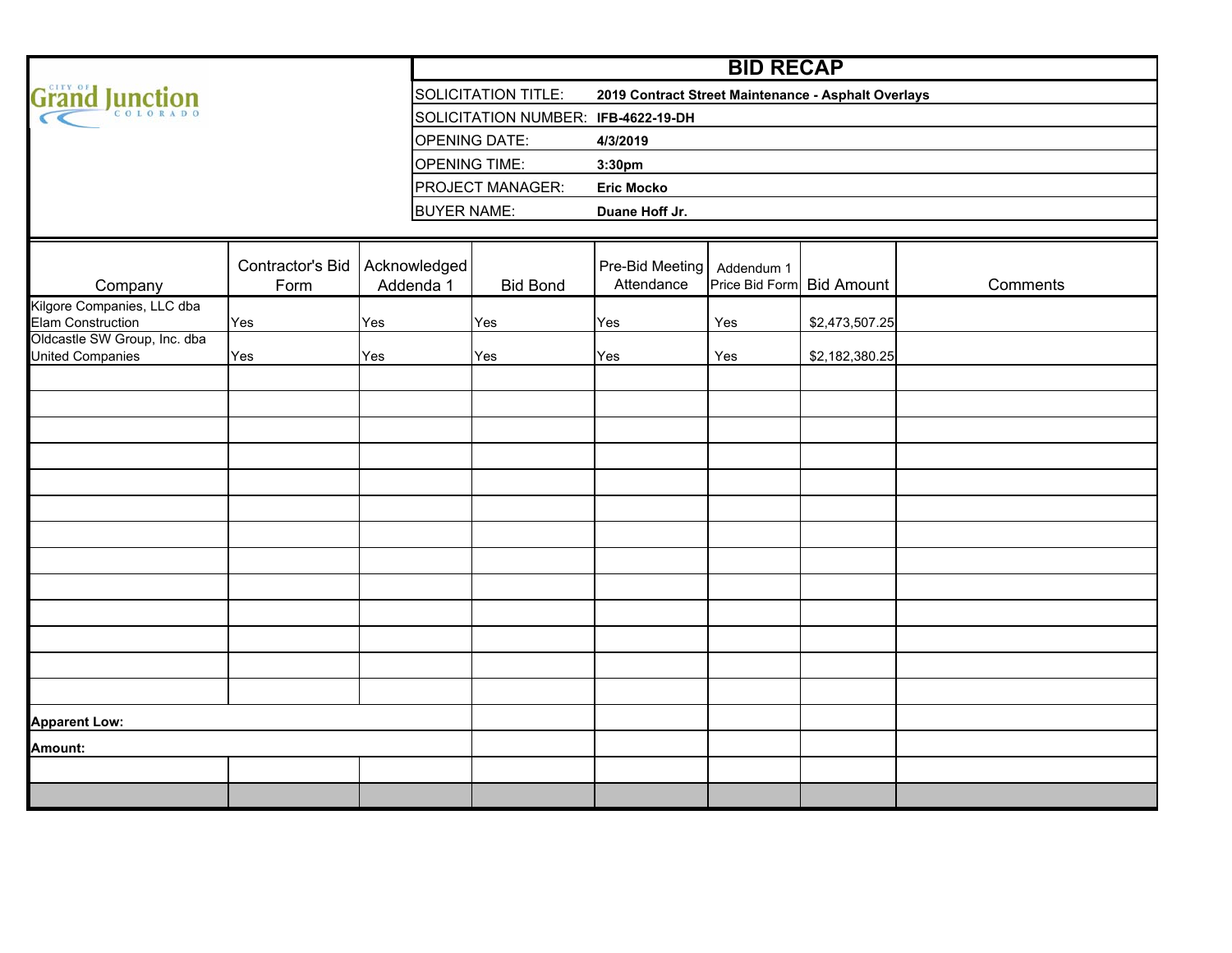## **Bid Summary 2019 Contract Street Maintenance - Asphalt Overlays**

Bid Opening: April 3, 2019

By: Eric Mocko, Project Engineer

| Construction<br>CDOT,<br>Item<br>City Ref. Description<br>Unit Price<br>No.<br>Quantity Units<br><b>Extended Price</b><br><b>Extended Price</b><br>Unit Price Extended Price<br>Unit Price<br>Unit Price<br>28.<br>\$<br>108.2 48" Storm Drain Pipe (HDPE or<br>-LF<br>\$<br>450.00 \$<br>12,600.00<br>\$<br>240.00 \$<br>6,720.00<br>\$<br>355.00 \$<br>9,940.00<br>$\mathbf{1}$<br>approved equal)<br>\$<br>\$<br>$\overline{2}$<br>108.5<br>Storm Sewer Basic Manhole 72" I.D.)<br>$\mathbf{1}$ .<br>EA<br>7.000.00 \$<br>7.000.00<br>$3,500.00$ \$<br>3,500.00<br>\$<br>13.000.00 \$<br>13.000.00<br>$\mathsf{\$}$<br>\$<br>\$<br>$\mathbf{3}$<br>202<br>Asphalt Removal (Planing) (Thickness<br>69,380.<br><b>SY</b><br>\$<br>$2.25$ \$<br>156,105.00<br>104,070.00<br>\$<br>$1.80$ \$<br>124,884.00<br>$1.50$ \$<br>Varies)<br>202<br>Removal of Type 3 Guardrail<br>2.405.<br>LF.<br>\$<br>$5.25$ \$<br>12,626.25<br>\$<br>$3.00 \quad$ \$<br>7.215.00<br>$3.25$ \$<br>7,816.25<br>\$<br>$\overline{4}$<br>\$<br>$\mathbf{s}$<br>5<br>203<br><b>Excavation and Embankment</b><br><b>LS</b><br>\$<br>15,000.00 \$<br>15.000.00<br>$2,000.00$ \$<br>2.000.00<br>\$<br>7,030.00 \$<br>7,030.00<br>$\mathbb{S}$<br>$\overline{1}$<br>(Potholing) (See SP-2)<br><b>Excavation and Embankment (New</b><br><b>CY</b><br>\$<br>\$<br>\$<br>6<br>203<br>1,300.<br>$50.00$ \$<br>65,000.00<br>20.00 \$<br>26,000.00<br>\$<br>45.00 \$<br>58,500.00<br>Bike Lanes - See SP-2)(Export)<br>\$<br>55.00 \$<br>\$<br>$\overline{7}$<br>208<br><b>Erosion Control</b><br>\$<br>300.00 \$<br>18.000.00<br>3.300.00<br>\$<br>180.00 \$<br>10,800.00<br>60.<br>Days<br>\$<br>\$<br>\$<br>\$<br>8<br>209<br>100.00 \$<br>6,000.00<br>$50.00$ \$<br>3,000.00<br>337.00 \$<br>20,220.00<br>Dust Abatement<br>60.<br>Days<br>EA<br>\$<br>\$<br>Adjust Valve Box (Price to Include<br>81.<br>\$<br>65.00 \$<br>5,265.00<br>$33.25$ \$<br>2,693.25<br>\$<br>4,860.00<br>9<br>210<br>60.00 \$<br>adjustment of Survey Monuments)<br>Adjust Manhole Ring and Cover<br>\$<br>\$<br>54,750.00<br>10<br>210<br>73.<br>EA<br>600.00 \$<br>43.800.00<br>500.00 \$<br>36.500.00<br>\$<br>750.00 \$<br>\$<br>(Sanitary and Storm Sewer)<br>\$<br>\$<br>\$<br><b>Reset Mailbox Structures</b><br>EA<br>250.00 \$<br>2,250.00<br>200.00 \$<br>1,800.00<br>\$<br>450.00 \$<br>4,050.00<br>11<br>210<br>9.<br>$\sqrt[6]{2}$<br>212<br>2,400.00<br>1,776.00<br>\$<br>3,052.80<br>\$<br>12<br>0.48 Acres<br>\$<br>5,000.00 \$<br>3,700.00 \$<br>6,360.00 \$<br>Seeding<br>$\sqrt[6]{2}$<br>\$<br>13<br>304<br>Aggregate Base Course (Class 6) -<br>\$<br>$20.00$ \$<br>53,760.00<br>17.00 \$<br>45,696.00<br>\$<br>19.90 \$<br>53,491.20<br>2,688.<br>Tons<br>Shoulder Edging Gravel<br>\$<br>\$<br>14<br>304<br>Aggregate Base Course (Class 6) -<br>20.00<br>\$<br>\$<br>3,040.<br>Tons<br>$20.00$ \$<br>60.800.00<br>- \$<br>60,800.00<br>26.50<br>80,560.00<br>-\$<br><b>Bike Lane</b><br>$\mathbf{\hat{s}}$<br>15<br>304<br>Subgrade Stabilization (Class 3<br>\$<br>15.00 \$<br>\$.<br>13.572.00<br>\$<br>156.<br>Tons<br>$23.00$ \$<br>3.588.00<br>2.340.00<br>87.00<br><b>S</b><br>Aggregate Base Course - 24"<br>Thick)(Complete in Place)<br>\$<br>Hot Mix Asphalt (2" thick) (Grading<br>\$<br>1.133.600.00<br>\$<br>\$ 1.095.341.00<br>\$<br>16<br>401<br>14.170.<br>Tons<br>85.00 \$ 1.204.450.00<br>80.00<br>\$<br>77.30<br>SX, Binder Grade 64-22)<br>$\mathbf{s}$<br>\$<br>\$<br>\$<br>17<br>401<br>Hot Mix Asphalt (3" thick) (Grading<br>775.<br>Tons<br>$95.00 \quad$ \$<br>73.625.00<br>90.00<br>69.750.00<br>104.00<br>80.600.00<br>- \$<br>- \$<br>SX, Binder Grade 64-22) - Bottom<br>Lift Bike Lane<br>Hot Mix Asphalt (Patching - Up to 5"<br>$\mathfrak{L}$<br>\$<br>18<br>120.00<br>12,120.00<br>150.00<br>15,150.00<br>\$<br>204.00<br>20,604.00<br>\$<br>401<br>101.<br>Tons<br>- \$<br>- \$<br>- \$<br>thick) (To Include 6" of Class 6<br>Aggregate Base Course)(Grading<br>SX, Binder Grade 64-22) |    |     |                                     |        |      | <b>Engineer's Estimate</b> |        |           |            |    | Oldcastle SW Group, Inc. dba United |      |           |    |       |     | Kilgore Companies, LLC dba Elam |                   |                   |                   |                   |
|---------------------------------------------------------------------------------------------------------------------------------------------------------------------------------------------------------------------------------------------------------------------------------------------------------------------------------------------------------------------------------------------------------------------------------------------------------------------------------------------------------------------------------------------------------------------------------------------------------------------------------------------------------------------------------------------------------------------------------------------------------------------------------------------------------------------------------------------------------------------------------------------------------------------------------------------------------------------------------------------------------------------------------------------------------------------------------------------------------------------------------------------------------------------------------------------------------------------------------------------------------------------------------------------------------------------------------------------------------------------------------------------------------------------------------------------------------------------------------------------------------------------------------------------------------------------------------------------------------------------------------------------------------------------------------------------------------------------------------------------------------------------------------------------------------------------------------------------------------------------------------------------------------------------------------------------------------------------------------------------------------------------------------------------------------------------------------------------------------------------------------------------------------------------------------------------------------------------------------------------------------------------------------------------------------------------------------------------------------------------------------------------------------------------------------------------------------------------------------------------------------------------------------------------------------------------------------------------------------------------------------------------------------------------------------------------------------------------------------------------------------------------------------------------------------------------------------------------------------------------------------------------------------------------------------------------------------------------------------------------------------------------------------------------------------------------------------------------------------------------------------------------------------------------------------------------------------------------------------------------------------------------------------------------------------------------------------------------------------------------------------------------------------------------------------------------------------------------------------------------------------------------------------------------------------------------------------------------------------------------------------------------------------------------------------------------------------------------------------------------------------------------------------------------------------------------------------------------------------------------------------------------------------------------------------------------------------------------------------------------------|----|-----|-------------------------------------|--------|------|----------------------------|--------|-----------|------------|----|-------------------------------------|------|-----------|----|-------|-----|---------------------------------|-------------------|-------------------|-------------------|-------------------|
|                                                                                                                                                                                                                                                                                                                                                                                                                                                                                                                                                                                                                                                                                                                                                                                                                                                                                                                                                                                                                                                                                                                                                                                                                                                                                                                                                                                                                                                                                                                                                                                                                                                                                                                                                                                                                                                                                                                                                                                                                                                                                                                                                                                                                                                                                                                                                                                                                                                                                                                                                                                                                                                                                                                                                                                                                                                                                                                                                                                                                                                                                                                                                                                                                                                                                                                                                                                                                                                                                                                                                                                                                                                                                                                                                                                                                                                                                                                                                                                                   |    |     |                                     |        |      |                            |        | Companies |            |    |                                     |      |           |    |       |     |                                 |                   |                   |                   |                   |
|                                                                                                                                                                                                                                                                                                                                                                                                                                                                                                                                                                                                                                                                                                                                                                                                                                                                                                                                                                                                                                                                                                                                                                                                                                                                                                                                                                                                                                                                                                                                                                                                                                                                                                                                                                                                                                                                                                                                                                                                                                                                                                                                                                                                                                                                                                                                                                                                                                                                                                                                                                                                                                                                                                                                                                                                                                                                                                                                                                                                                                                                                                                                                                                                                                                                                                                                                                                                                                                                                                                                                                                                                                                                                                                                                                                                                                                                                                                                                                                                   |    |     |                                     |        |      |                            |        |           |            |    |                                     |      |           |    |       |     |                                 |                   |                   |                   |                   |
|                                                                                                                                                                                                                                                                                                                                                                                                                                                                                                                                                                                                                                                                                                                                                                                                                                                                                                                                                                                                                                                                                                                                                                                                                                                                                                                                                                                                                                                                                                                                                                                                                                                                                                                                                                                                                                                                                                                                                                                                                                                                                                                                                                                                                                                                                                                                                                                                                                                                                                                                                                                                                                                                                                                                                                                                                                                                                                                                                                                                                                                                                                                                                                                                                                                                                                                                                                                                                                                                                                                                                                                                                                                                                                                                                                                                                                                                                                                                                                                                   |    |     |                                     |        |      |                            |        |           |            |    |                                     |      |           |    |       |     |                                 | Low               | High              | Median            | Average           |
|                                                                                                                                                                                                                                                                                                                                                                                                                                                                                                                                                                                                                                                                                                                                                                                                                                                                                                                                                                                                                                                                                                                                                                                                                                                                                                                                                                                                                                                                                                                                                                                                                                                                                                                                                                                                                                                                                                                                                                                                                                                                                                                                                                                                                                                                                                                                                                                                                                                                                                                                                                                                                                                                                                                                                                                                                                                                                                                                                                                                                                                                                                                                                                                                                                                                                                                                                                                                                                                                                                                                                                                                                                                                                                                                                                                                                                                                                                                                                                                                   |    |     |                                     |        |      |                            |        |           |            |    |                                     |      |           |    |       |     |                                 |                   | <b>Unit Price</b> | <b>Unit Price</b> | <b>Unit Price</b> |
|                                                                                                                                                                                                                                                                                                                                                                                                                                                                                                                                                                                                                                                                                                                                                                                                                                                                                                                                                                                                                                                                                                                                                                                                                                                                                                                                                                                                                                                                                                                                                                                                                                                                                                                                                                                                                                                                                                                                                                                                                                                                                                                                                                                                                                                                                                                                                                                                                                                                                                                                                                                                                                                                                                                                                                                                                                                                                                                                                                                                                                                                                                                                                                                                                                                                                                                                                                                                                                                                                                                                                                                                                                                                                                                                                                                                                                                                                                                                                                                                   |    |     |                                     |        |      |                            |        |           |            |    |                                     |      |           |    |       |     |                                 | 240.00 \$         | 355.00 \$         | 297.50 \$         | 297.50            |
|                                                                                                                                                                                                                                                                                                                                                                                                                                                                                                                                                                                                                                                                                                                                                                                                                                                                                                                                                                                                                                                                                                                                                                                                                                                                                                                                                                                                                                                                                                                                                                                                                                                                                                                                                                                                                                                                                                                                                                                                                                                                                                                                                                                                                                                                                                                                                                                                                                                                                                                                                                                                                                                                                                                                                                                                                                                                                                                                                                                                                                                                                                                                                                                                                                                                                                                                                                                                                                                                                                                                                                                                                                                                                                                                                                                                                                                                                                                                                                                                   |    |     |                                     |        |      |                            |        |           |            |    |                                     |      |           |    |       |     |                                 |                   |                   |                   |                   |
|                                                                                                                                                                                                                                                                                                                                                                                                                                                                                                                                                                                                                                                                                                                                                                                                                                                                                                                                                                                                                                                                                                                                                                                                                                                                                                                                                                                                                                                                                                                                                                                                                                                                                                                                                                                                                                                                                                                                                                                                                                                                                                                                                                                                                                                                                                                                                                                                                                                                                                                                                                                                                                                                                                                                                                                                                                                                                                                                                                                                                                                                                                                                                                                                                                                                                                                                                                                                                                                                                                                                                                                                                                                                                                                                                                                                                                                                                                                                                                                                   |    |     |                                     |        |      |                            |        |           |            |    |                                     |      |           |    |       |     |                                 | $3.500.00$ \$     | 13,000.00 \$      | 8.250.00 \$       | 8,250.00          |
|                                                                                                                                                                                                                                                                                                                                                                                                                                                                                                                                                                                                                                                                                                                                                                                                                                                                                                                                                                                                                                                                                                                                                                                                                                                                                                                                                                                                                                                                                                                                                                                                                                                                                                                                                                                                                                                                                                                                                                                                                                                                                                                                                                                                                                                                                                                                                                                                                                                                                                                                                                                                                                                                                                                                                                                                                                                                                                                                                                                                                                                                                                                                                                                                                                                                                                                                                                                                                                                                                                                                                                                                                                                                                                                                                                                                                                                                                                                                                                                                   |    |     |                                     |        |      |                            |        |           |            |    |                                     |      |           |    |       |     |                                 | $1.50$ \$         | 1.80S             | $1.65$ \$         | 1.65              |
|                                                                                                                                                                                                                                                                                                                                                                                                                                                                                                                                                                                                                                                                                                                                                                                                                                                                                                                                                                                                                                                                                                                                                                                                                                                                                                                                                                                                                                                                                                                                                                                                                                                                                                                                                                                                                                                                                                                                                                                                                                                                                                                                                                                                                                                                                                                                                                                                                                                                                                                                                                                                                                                                                                                                                                                                                                                                                                                                                                                                                                                                                                                                                                                                                                                                                                                                                                                                                                                                                                                                                                                                                                                                                                                                                                                                                                                                                                                                                                                                   |    |     |                                     |        |      |                            |        |           |            |    |                                     |      |           |    |       |     |                                 | 3.00 <sup>5</sup> | $3.25$ \$         | $3.13$ \$         | 3.13              |
|                                                                                                                                                                                                                                                                                                                                                                                                                                                                                                                                                                                                                                                                                                                                                                                                                                                                                                                                                                                                                                                                                                                                                                                                                                                                                                                                                                                                                                                                                                                                                                                                                                                                                                                                                                                                                                                                                                                                                                                                                                                                                                                                                                                                                                                                                                                                                                                                                                                                                                                                                                                                                                                                                                                                                                                                                                                                                                                                                                                                                                                                                                                                                                                                                                                                                                                                                                                                                                                                                                                                                                                                                                                                                                                                                                                                                                                                                                                                                                                                   |    |     |                                     |        |      |                            |        |           |            |    |                                     |      |           |    |       |     |                                 | 2,000.00 \$       | 7,030.00 \$       | 4,515.00 \$       | 4,515.00          |
|                                                                                                                                                                                                                                                                                                                                                                                                                                                                                                                                                                                                                                                                                                                                                                                                                                                                                                                                                                                                                                                                                                                                                                                                                                                                                                                                                                                                                                                                                                                                                                                                                                                                                                                                                                                                                                                                                                                                                                                                                                                                                                                                                                                                                                                                                                                                                                                                                                                                                                                                                                                                                                                                                                                                                                                                                                                                                                                                                                                                                                                                                                                                                                                                                                                                                                                                                                                                                                                                                                                                                                                                                                                                                                                                                                                                                                                                                                                                                                                                   |    |     |                                     |        |      |                            |        |           |            |    |                                     |      |           |    |       |     |                                 | $20.00$ \$        | 45.00 \$          | $32.50$ \$        | 32.50             |
|                                                                                                                                                                                                                                                                                                                                                                                                                                                                                                                                                                                                                                                                                                                                                                                                                                                                                                                                                                                                                                                                                                                                                                                                                                                                                                                                                                                                                                                                                                                                                                                                                                                                                                                                                                                                                                                                                                                                                                                                                                                                                                                                                                                                                                                                                                                                                                                                                                                                                                                                                                                                                                                                                                                                                                                                                                                                                                                                                                                                                                                                                                                                                                                                                                                                                                                                                                                                                                                                                                                                                                                                                                                                                                                                                                                                                                                                                                                                                                                                   |    |     |                                     |        |      |                            |        |           |            |    |                                     |      |           |    |       |     |                                 | 55.00 \$          | 180.00 \$         | 117.50 \$         | 117.50            |
|                                                                                                                                                                                                                                                                                                                                                                                                                                                                                                                                                                                                                                                                                                                                                                                                                                                                                                                                                                                                                                                                                                                                                                                                                                                                                                                                                                                                                                                                                                                                                                                                                                                                                                                                                                                                                                                                                                                                                                                                                                                                                                                                                                                                                                                                                                                                                                                                                                                                                                                                                                                                                                                                                                                                                                                                                                                                                                                                                                                                                                                                                                                                                                                                                                                                                                                                                                                                                                                                                                                                                                                                                                                                                                                                                                                                                                                                                                                                                                                                   |    |     |                                     |        |      |                            |        |           |            |    |                                     |      |           |    |       |     |                                 | $50.00$ \$        | 337.00 \$         | 193.50 \$         | 193.50            |
|                                                                                                                                                                                                                                                                                                                                                                                                                                                                                                                                                                                                                                                                                                                                                                                                                                                                                                                                                                                                                                                                                                                                                                                                                                                                                                                                                                                                                                                                                                                                                                                                                                                                                                                                                                                                                                                                                                                                                                                                                                                                                                                                                                                                                                                                                                                                                                                                                                                                                                                                                                                                                                                                                                                                                                                                                                                                                                                                                                                                                                                                                                                                                                                                                                                                                                                                                                                                                                                                                                                                                                                                                                                                                                                                                                                                                                                                                                                                                                                                   |    |     |                                     |        |      |                            |        |           |            |    |                                     |      |           |    |       |     |                                 | $33.25$ \$        | 60.00 \$          | 46.63 \$          | 46.63             |
|                                                                                                                                                                                                                                                                                                                                                                                                                                                                                                                                                                                                                                                                                                                                                                                                                                                                                                                                                                                                                                                                                                                                                                                                                                                                                                                                                                                                                                                                                                                                                                                                                                                                                                                                                                                                                                                                                                                                                                                                                                                                                                                                                                                                                                                                                                                                                                                                                                                                                                                                                                                                                                                                                                                                                                                                                                                                                                                                                                                                                                                                                                                                                                                                                                                                                                                                                                                                                                                                                                                                                                                                                                                                                                                                                                                                                                                                                                                                                                                                   |    |     |                                     |        |      |                            |        |           |            |    |                                     |      |           |    |       |     |                                 | 500.00 \$         | 750.00 \$         | 625.00 \$         | 625.00            |
|                                                                                                                                                                                                                                                                                                                                                                                                                                                                                                                                                                                                                                                                                                                                                                                                                                                                                                                                                                                                                                                                                                                                                                                                                                                                                                                                                                                                                                                                                                                                                                                                                                                                                                                                                                                                                                                                                                                                                                                                                                                                                                                                                                                                                                                                                                                                                                                                                                                                                                                                                                                                                                                                                                                                                                                                                                                                                                                                                                                                                                                                                                                                                                                                                                                                                                                                                                                                                                                                                                                                                                                                                                                                                                                                                                                                                                                                                                                                                                                                   |    |     |                                     |        |      |                            |        |           |            |    |                                     |      |           |    |       |     |                                 | 200.00 \$         | 450.00 \$         | 325.00 \$         | 325.00            |
|                                                                                                                                                                                                                                                                                                                                                                                                                                                                                                                                                                                                                                                                                                                                                                                                                                                                                                                                                                                                                                                                                                                                                                                                                                                                                                                                                                                                                                                                                                                                                                                                                                                                                                                                                                                                                                                                                                                                                                                                                                                                                                                                                                                                                                                                                                                                                                                                                                                                                                                                                                                                                                                                                                                                                                                                                                                                                                                                                                                                                                                                                                                                                                                                                                                                                                                                                                                                                                                                                                                                                                                                                                                                                                                                                                                                                                                                                                                                                                                                   |    |     |                                     |        |      |                            |        |           |            |    |                                     |      |           |    |       |     |                                 | 3,700.00 \$       | 6,360.00 \$       | 5,030.00 \$       | 5,030.00          |
|                                                                                                                                                                                                                                                                                                                                                                                                                                                                                                                                                                                                                                                                                                                                                                                                                                                                                                                                                                                                                                                                                                                                                                                                                                                                                                                                                                                                                                                                                                                                                                                                                                                                                                                                                                                                                                                                                                                                                                                                                                                                                                                                                                                                                                                                                                                                                                                                                                                                                                                                                                                                                                                                                                                                                                                                                                                                                                                                                                                                                                                                                                                                                                                                                                                                                                                                                                                                                                                                                                                                                                                                                                                                                                                                                                                                                                                                                                                                                                                                   |    |     |                                     |        |      |                            |        |           |            |    |                                     |      |           |    |       |     |                                 | 17.00 \$          | 19.90 \$          | 18.45 \$          | 18.45             |
|                                                                                                                                                                                                                                                                                                                                                                                                                                                                                                                                                                                                                                                                                                                                                                                                                                                                                                                                                                                                                                                                                                                                                                                                                                                                                                                                                                                                                                                                                                                                                                                                                                                                                                                                                                                                                                                                                                                                                                                                                                                                                                                                                                                                                                                                                                                                                                                                                                                                                                                                                                                                                                                                                                                                                                                                                                                                                                                                                                                                                                                                                                                                                                                                                                                                                                                                                                                                                                                                                                                                                                                                                                                                                                                                                                                                                                                                                                                                                                                                   |    |     |                                     |        |      |                            |        |           |            |    |                                     |      |           |    |       |     |                                 | $20.00$ \$        | 26.50 \$          | $23.25$ \$        | 23.25             |
|                                                                                                                                                                                                                                                                                                                                                                                                                                                                                                                                                                                                                                                                                                                                                                                                                                                                                                                                                                                                                                                                                                                                                                                                                                                                                                                                                                                                                                                                                                                                                                                                                                                                                                                                                                                                                                                                                                                                                                                                                                                                                                                                                                                                                                                                                                                                                                                                                                                                                                                                                                                                                                                                                                                                                                                                                                                                                                                                                                                                                                                                                                                                                                                                                                                                                                                                                                                                                                                                                                                                                                                                                                                                                                                                                                                                                                                                                                                                                                                                   |    |     |                                     |        |      |                            |        |           |            |    |                                     |      |           |    |       |     |                                 | 15.00 \$          | 87.00 \$          | 51.00 \$          | 51.00             |
|                                                                                                                                                                                                                                                                                                                                                                                                                                                                                                                                                                                                                                                                                                                                                                                                                                                                                                                                                                                                                                                                                                                                                                                                                                                                                                                                                                                                                                                                                                                                                                                                                                                                                                                                                                                                                                                                                                                                                                                                                                                                                                                                                                                                                                                                                                                                                                                                                                                                                                                                                                                                                                                                                                                                                                                                                                                                                                                                                                                                                                                                                                                                                                                                                                                                                                                                                                                                                                                                                                                                                                                                                                                                                                                                                                                                                                                                                                                                                                                                   |    |     |                                     |        |      |                            |        |           |            |    |                                     |      |           |    |       |     |                                 | 77.30 \$          | 80.00 \$          | 78.65 \$          | 78.65             |
|                                                                                                                                                                                                                                                                                                                                                                                                                                                                                                                                                                                                                                                                                                                                                                                                                                                                                                                                                                                                                                                                                                                                                                                                                                                                                                                                                                                                                                                                                                                                                                                                                                                                                                                                                                                                                                                                                                                                                                                                                                                                                                                                                                                                                                                                                                                                                                                                                                                                                                                                                                                                                                                                                                                                                                                                                                                                                                                                                                                                                                                                                                                                                                                                                                                                                                                                                                                                                                                                                                                                                                                                                                                                                                                                                                                                                                                                                                                                                                                                   |    |     |                                     |        |      |                            |        |           |            |    |                                     |      |           |    |       |     |                                 | $90.00$ \$        | $104.00$ \$       | 97.00 \$          | 97.00             |
|                                                                                                                                                                                                                                                                                                                                                                                                                                                                                                                                                                                                                                                                                                                                                                                                                                                                                                                                                                                                                                                                                                                                                                                                                                                                                                                                                                                                                                                                                                                                                                                                                                                                                                                                                                                                                                                                                                                                                                                                                                                                                                                                                                                                                                                                                                                                                                                                                                                                                                                                                                                                                                                                                                                                                                                                                                                                                                                                                                                                                                                                                                                                                                                                                                                                                                                                                                                                                                                                                                                                                                                                                                                                                                                                                                                                                                                                                                                                                                                                   |    |     |                                     |        |      |                            |        |           |            |    |                                     |      |           |    |       |     |                                 | 150.00<br>- \$    | 204.00 \$         | 177.00 \$         | 177.00            |
| SX, Binder Grade 76-28)                                                                                                                                                                                                                                                                                                                                                                                                                                                                                                                                                                                                                                                                                                                                                                                                                                                                                                                                                                                                                                                                                                                                                                                                                                                                                                                                                                                                                                                                                                                                                                                                                                                                                                                                                                                                                                                                                                                                                                                                                                                                                                                                                                                                                                                                                                                                                                                                                                                                                                                                                                                                                                                                                                                                                                                                                                                                                                                                                                                                                                                                                                                                                                                                                                                                                                                                                                                                                                                                                                                                                                                                                                                                                                                                                                                                                                                                                                                                                                           | 19 | 401 | Hot Mix Asphalt (2" thick) (Grading | 1.060. | Tons | \$                         | 100.00 | \$        | 106,000.00 | \$ | 90.00                               | - \$ | 95,400.00 | \$ | 95.80 | -\$ | 101,548.00                      | \$<br>$90.00$ \$  | 95.80 \$          | 92.90 \$          | 92.90             |
| <b>SY</b><br>\$<br>\$<br>\$<br>Geosynthetics - Geogrid<br>120.<br>\$<br>5.00 <sup>5</sup><br>600.00<br>$5.00 \quad$ \$<br>600.00<br>9.85<br>1,182.00<br>20<br>420<br>- \$                                                                                                                                                                                                                                                                                                                                                                                                                                                                                                                                                                                                                                                                                                                                                                                                                                                                                                                                                                                                                                                                                                                                                                                                                                                                                                                                                                                                                                                                                                                                                                                                                                                                                                                                                                                                                                                                                                                                                                                                                                                                                                                                                                                                                                                                                                                                                                                                                                                                                                                                                                                                                                                                                                                                                                                                                                                                                                                                                                                                                                                                                                                                                                                                                                                                                                                                                                                                                                                                                                                                                                                                                                                                                                                                                                                                                         |    |     |                                     |        |      |                            |        |           |            |    |                                     |      |           |    |       |     |                                 | $5.00$ \$         | $9.85$ \$         | $7.43$ \$         | 7.43              |
| $\mathfrak{s}$<br><b>LF</b><br>\$<br>\$<br>400.<br>\$<br>45.00 \$<br>18,000.00<br>37.00 \$<br>14,800.00<br>28.00 \$<br>11,200.00<br>21<br>608/304 Concrete Drainage Pan (3' Wide) To<br>Include 6" of Class 6 Aggregate Base<br>Course                                                                                                                                                                                                                                                                                                                                                                                                                                                                                                                                                                                                                                                                                                                                                                                                                                                                                                                                                                                                                                                                                                                                                                                                                                                                                                                                                                                                                                                                                                                                                                                                                                                                                                                                                                                                                                                                                                                                                                                                                                                                                                                                                                                                                                                                                                                                                                                                                                                                                                                                                                                                                                                                                                                                                                                                                                                                                                                                                                                                                                                                                                                                                                                                                                                                                                                                                                                                                                                                                                                                                                                                                                                                                                                                                            |    |     |                                     |        |      |                            |        |           |            |    |                                     |      |           |    |       |     |                                 | 28.00 \$          | 37.00 \$          | 32.50 \$          | 32.50             |